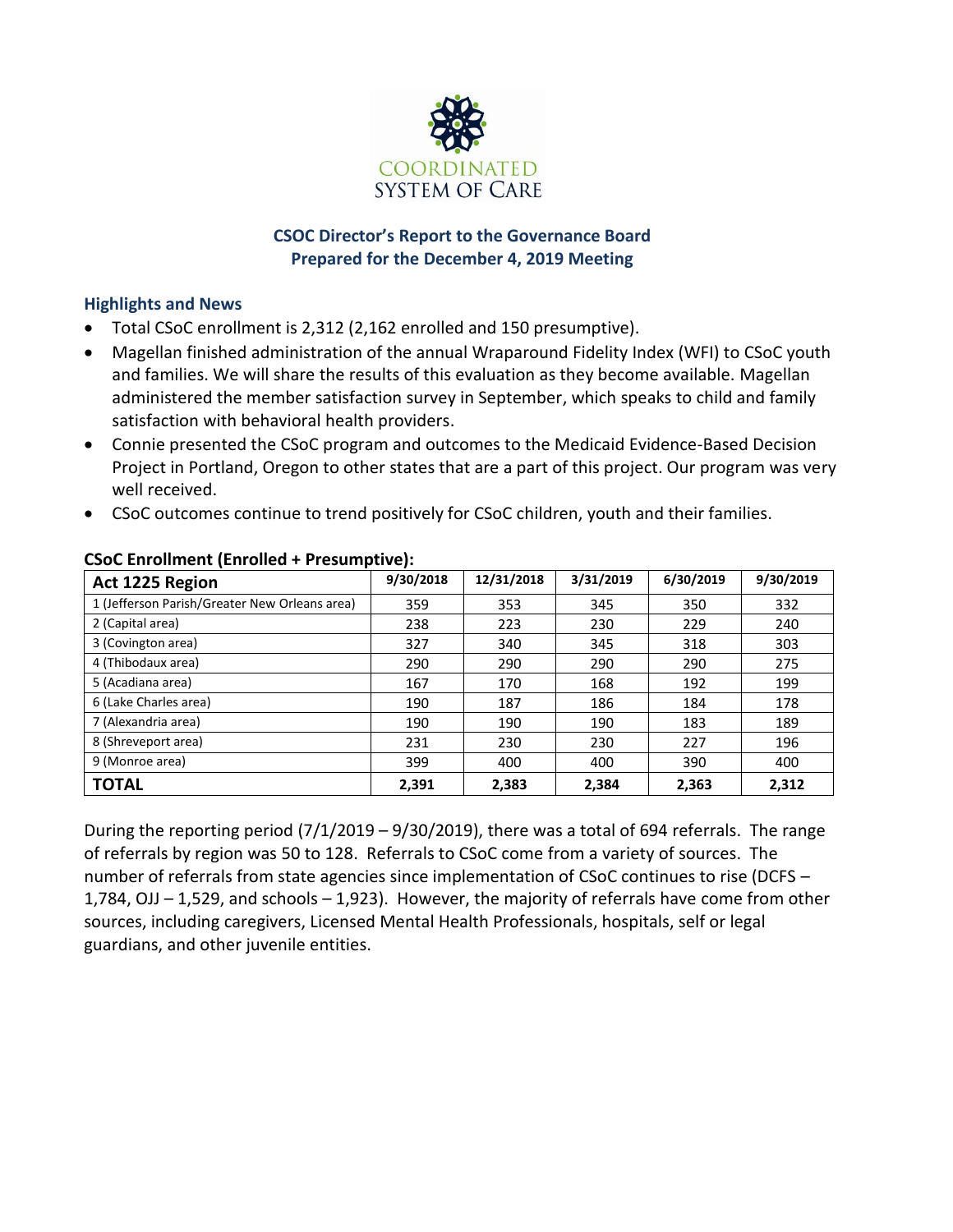# Referrals by Agency/Entity



| <b>Referring Source</b>             | 06/28/2019 | 09/27/2019 | Change           |
|-------------------------------------|------------|------------|------------------|
| Caregiver                           | 4,215      | 4,433      | 218              |
| Licensed Mental Health Professional | 3,407      | 3,559      | 152              |
| Other                               | 2,611      | 2,742      | 131              |
| <b>DCFS</b>                         | 1,718      | 1,784      | 66               |
| DOE/School                          | 1,890      | 1,923      | 33               |
| <b>OJJ</b>                          | 1,484      | 1,529      | 45               |
| <b>Other Juvenile Entities</b>      | 937        | 947        | 10               |
| Hospitals                           | 1,539      | 1,561      | 22               |
| Self or Legal Guardian              | 1,130      | 1,136      | $\boldsymbol{6}$ |
| Primary Care Physician (PCP)        | 138        | 144        | 6                |
| OBH                                 | 150        | 155        | 5                |
| Total                               | 19,219     | 19,913     | 694              |

3 CSoC SGB November 2019

Per request from Board members, the table below reflects referrals by region over the last four quarters. This table will continue to be included in the CSoC Director's Report.

#### **CSoC Referrals by Quarter**

| Act 1225 Region                               | 12/31/2018 | 3/31/2019 | 6/30/2019 | 9/30/2019 |
|-----------------------------------------------|------------|-----------|-----------|-----------|
| 1 (Jefferson Parish/Greater New Orleans area) | 80         | 85        | 92        | 71        |
| 2 (Capital area)                              | 73         | 98        | 104       | 128       |
| 3 (Covington area)                            | 102        | 118       | 112       | 92        |
| 4 (Thibodaux area)                            | 64         | 45        | 66        | 70        |
| 5 (Acadiana area)                             | 71         | 89        | 104       | 65        |
| 6 (Lake Charles area)                         | 54         | 55        | 67        | 50        |
| 7 (Alexandria area)                           | 72         | 69        | 82        | 58        |
| 8 (Shreveport area)                           | 59         | 82        | 101       | 64        |
| 9 (Monroe area)                               | 85         | 98        | 89        | 96        |
| <b>TOTAL</b>                                  | 660        | 739       | 817       | 694       |

The majority of children/youth enrolled in CSoC are male (1,145 or 60%). African-American is the predominant race of these young people, representing 1,123 (58%). The age groups with the highest enrollment are 11-16 years old (1,139 or 59%).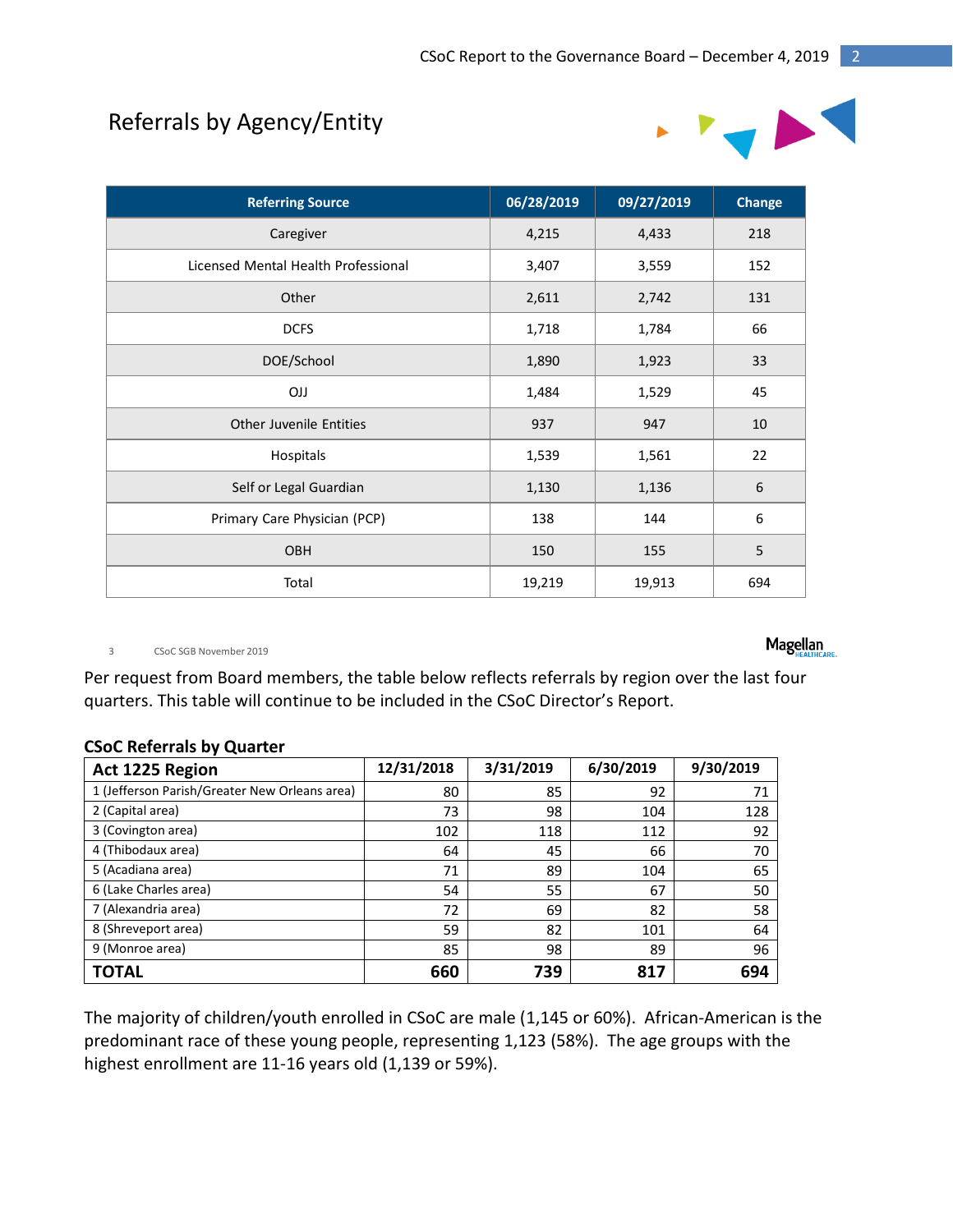## **Wraparound Agency (WAA) Updates:**

These are some of the activities the Wraparound Agencies have participated in during the previous and current quarter:

- Facilitation 101 training with Laura Burger Lucas of Ohana Coaching on November  $4^{\text{th}} 6^{\text{th}}$ in New Orleans
- Magellan, OBH and WAA leadership in-person meetings
	- o Ascent October 17<sup>th</sup>
	- $\circ$  Eckerd Connects October 21st
	- o National Child and Family Services (NCFS) October 23rd
	- $\circ$  Choices November 1st
- Regional Advisory Conference meetings that were coordinated by Magellan and wellattended by the wraparound agencies, providers, referral sources, and other community agencies and stakeholders
	- $\circ$  Region 1 July 30<sup>th</sup>
	- $\circ$  Region 8 August 23rd
	- o Region 3 September 17th and 24th
	- o Region 4 September 23rd
	- o Region 2 September 25th
	- o Region 9 October 23rd
	- $\circ$  Region 5 November 8<sup>th</sup>
	- o Region 7 November 19<sup>th</sup>
	- $\circ$  Region 6 November 21st

## **Family Support Organization Update:**

Behavioral Services of Louisiana (BSLA) continues to grow its staff in order to serve the full complement of CSoC youth and parents requesting parent and youth support services. Currently, the organization has 287 staff in these roles (up from 241 last quarter), located across the state. As of September 2019, 1,521 CSoC participants are receiving services. Of those participants receiving services, 80% receive parent support and 53% receive youth support.

BSLA is currently working on the following initiatives:

- MyLife: During the month of September 2019, the first event occurred in Shreveport. It was a success. The next is scheduled for December 2019.
- Partnerships: Increasing communication and collaboration with Wraparound agencies to assist with increasing and retaining referrals. All regions have been able to have successful meetings between the FSO and Wraparound Agencies.

## BSLA regional success story:

A 13-year-old young man was referred to CSoC in March 2019. He was diagnosed with autism a few years ago but was never given any resources to assist the family. The family was faced with involvement by DCFS and FINS. The youth was destroying property, beating up the mother and refusing to care for his hygiene. The mother has her own developmental and intellectual disabilities that were creating a barrier to accessing resources as well as battling cancer. The family had no transportation and limited finances. Through CSoC involvement, the family was able to apply for an OCDD waiver to get a PCA and other services initiated. BSLA assisted the family with locating an ABA provider that will work with the youth in the home to help with transportation. BSLA assisted the mother with advocating for the youth's needs and communicating with others involved. The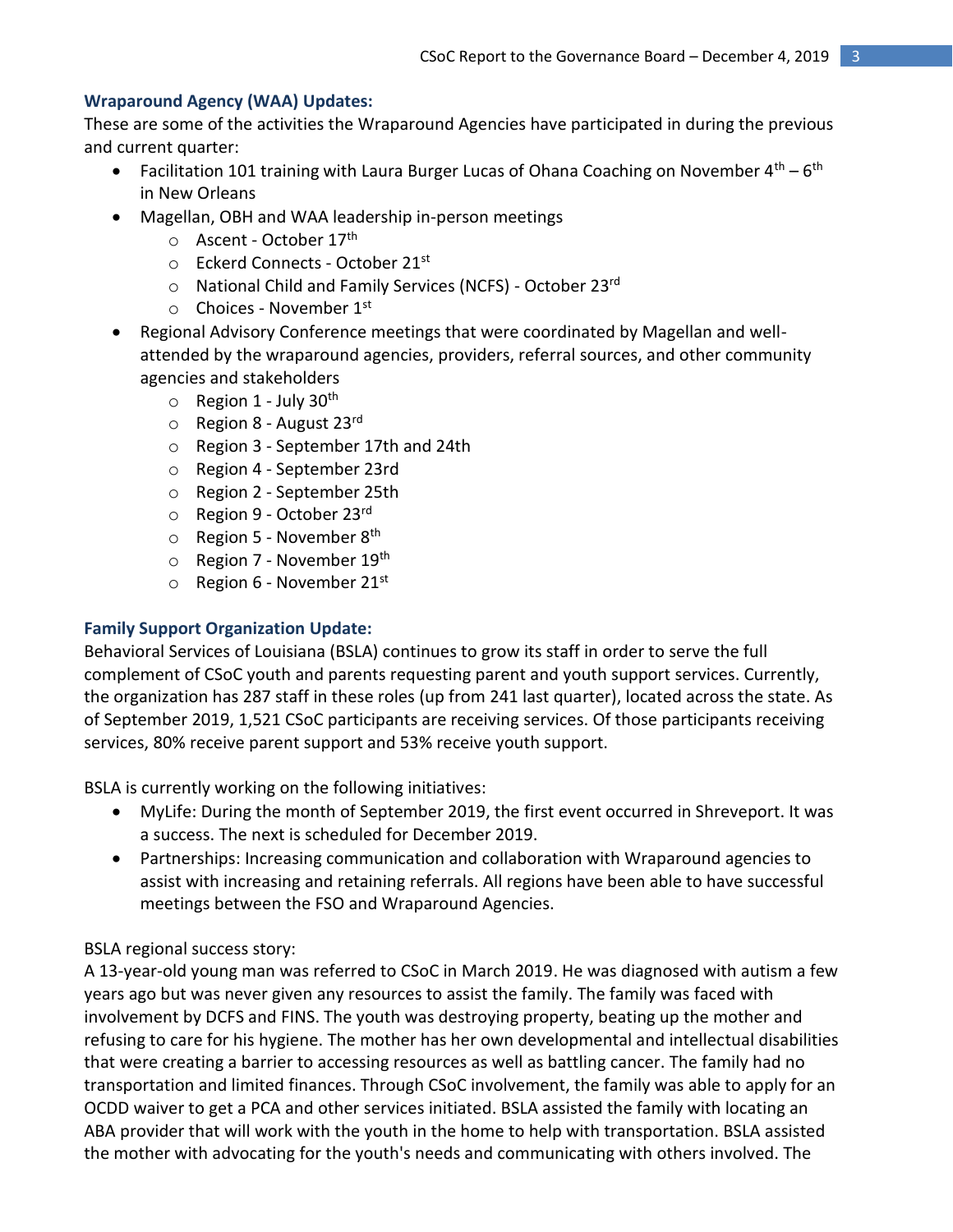authorization for ABA was approved almost immediately and the ABA provider attended the last CFT stating that the youth will be receiving 12 hours a week of in home services. BSLA assisted the mother with personal goals for herself as well such as courageously standing up for herself and setting healthy boundaries with the youth and other family members. The youth has become more consistent in hygiene maintenance. He is still working towards keeping his room clean. Great things are happening even between services providers due to this family and the work they have accomplished.

#### **Statewide Coordinating Council**

The State CSoC team will continued to work with FSO Leadership to discuss design and implementation of the Family and Youth Advisory Boards. The FSO is beginning the process with some assessment and exploration of potential structure and content that will make the experience meaningful for families and youth across the regions. Follow-up discussions are being planned in order to solidify a timeline and plan for beginning to build these important groups across the State.

#### **CSoC Finance and Audit Committee:**

This committee meets on an 'as needed' basis and did not meet during this quarter.

#### **CSoC Quality Assurance (QA) Committee:**

Committee Chair, Cindy Guitrau, will report to the Board during today's meeting.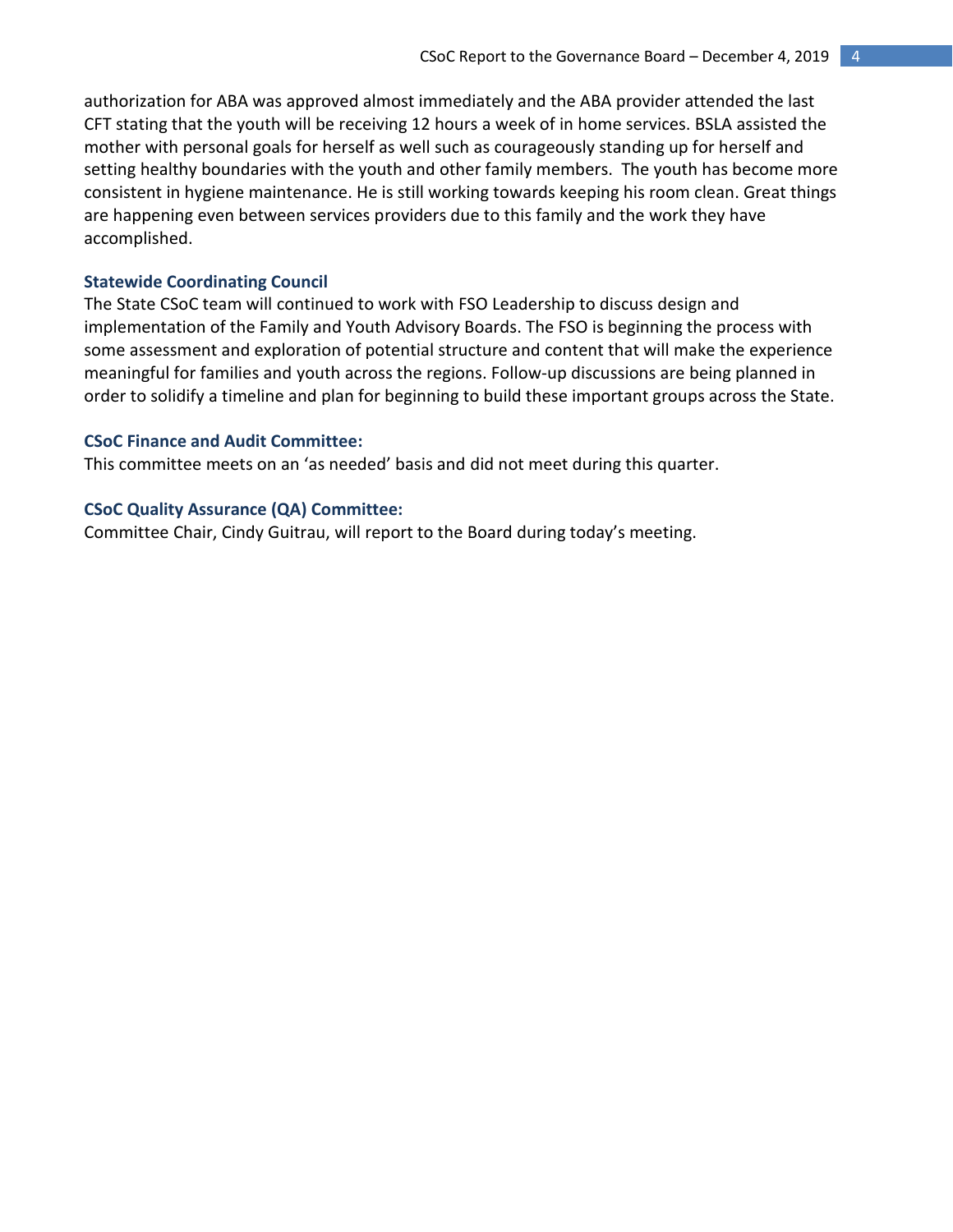### **Provider Network:**

#### **Short-term Respite**

• There are 18 STR providers this quarter.

#### **Independent Living Skills Building**

• There are 172 ILSB providers throughout the regions.

#### **Trends in Children/Youth Outcomes Data:**

#### **CSoC Children Inpatient Psychiatric Utilization**

Source: Magellan

- Percent of CSoC members (under 22) who were served in a psychiatric hospital during the quarter: 104 or 4.03%
- Average length of stay for CSoC members (under 22) in psychiatric hospitalization: 7.12 days

# Inpatient Utilization

| <b>Indicator</b>                                                 | <b>Number</b> |  |
|------------------------------------------------------------------|---------------|--|
| Number of Members<br>with Any Inpatient<br>Days                  | 104           |  |
| Number of Children<br>Enrolled during<br><b>Reporting Period</b> | 2,579         |  |
| Percent                                                          | 4.03%         |  |
| ALOS                                                             | 7.12          |  |



14 CSoC SGB November 2019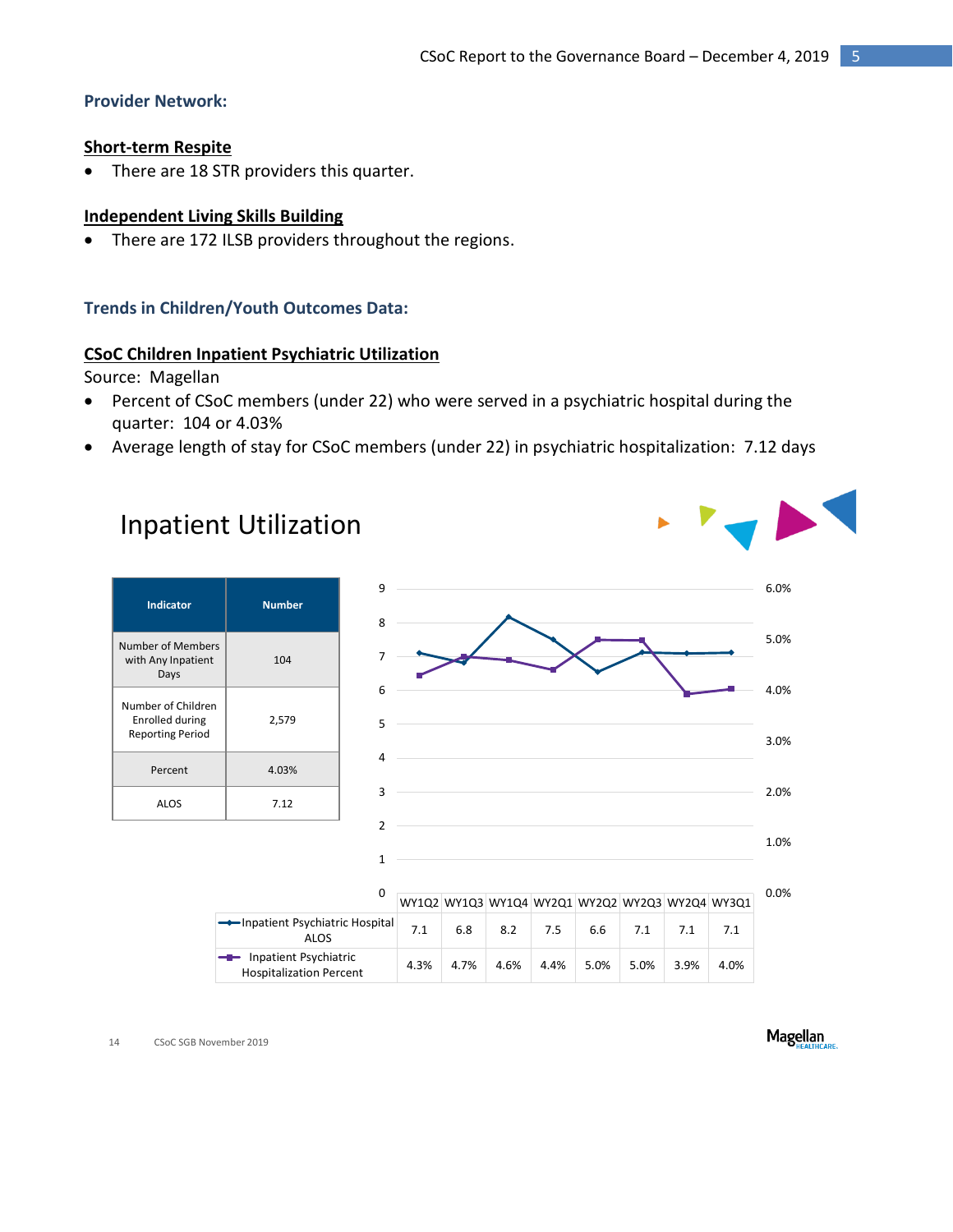#### **CANS Outcomes Data**

#### Source: Magellan

Outcomes Findings: An analysis of the global CANS scores beginning at initial intake and then at discharge for 539 youth with valid data of the 558 youth discharged during the quarter showed:

- A mean score decrease of 14.78 points
- 73.10% of youth showed improved clinical functioning



26 CSoC SGB November 2019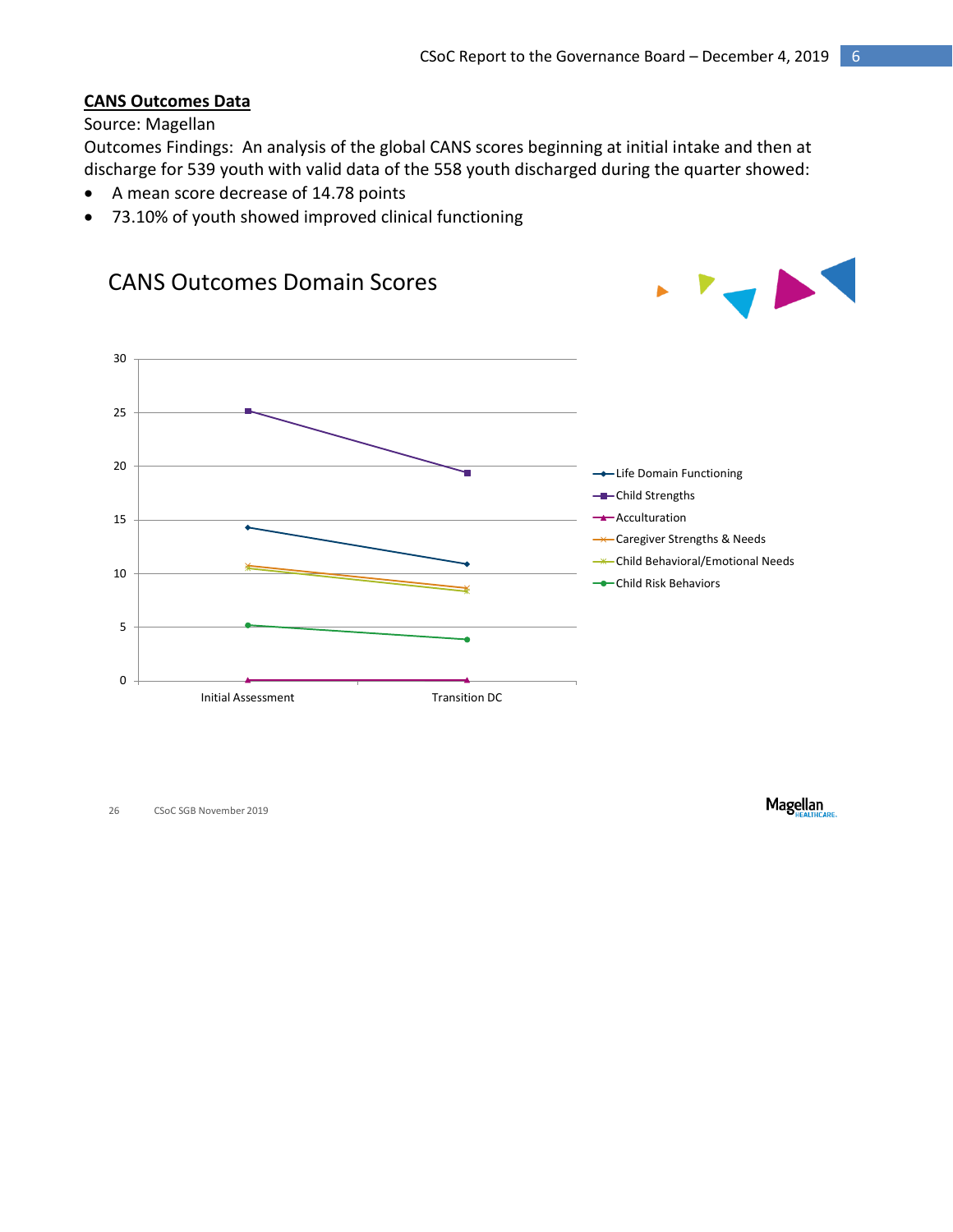## Child and Adolescent Needs and Strengths (CANS) Outcomes: Clinical Functioning



24 CSoC SGB November 2019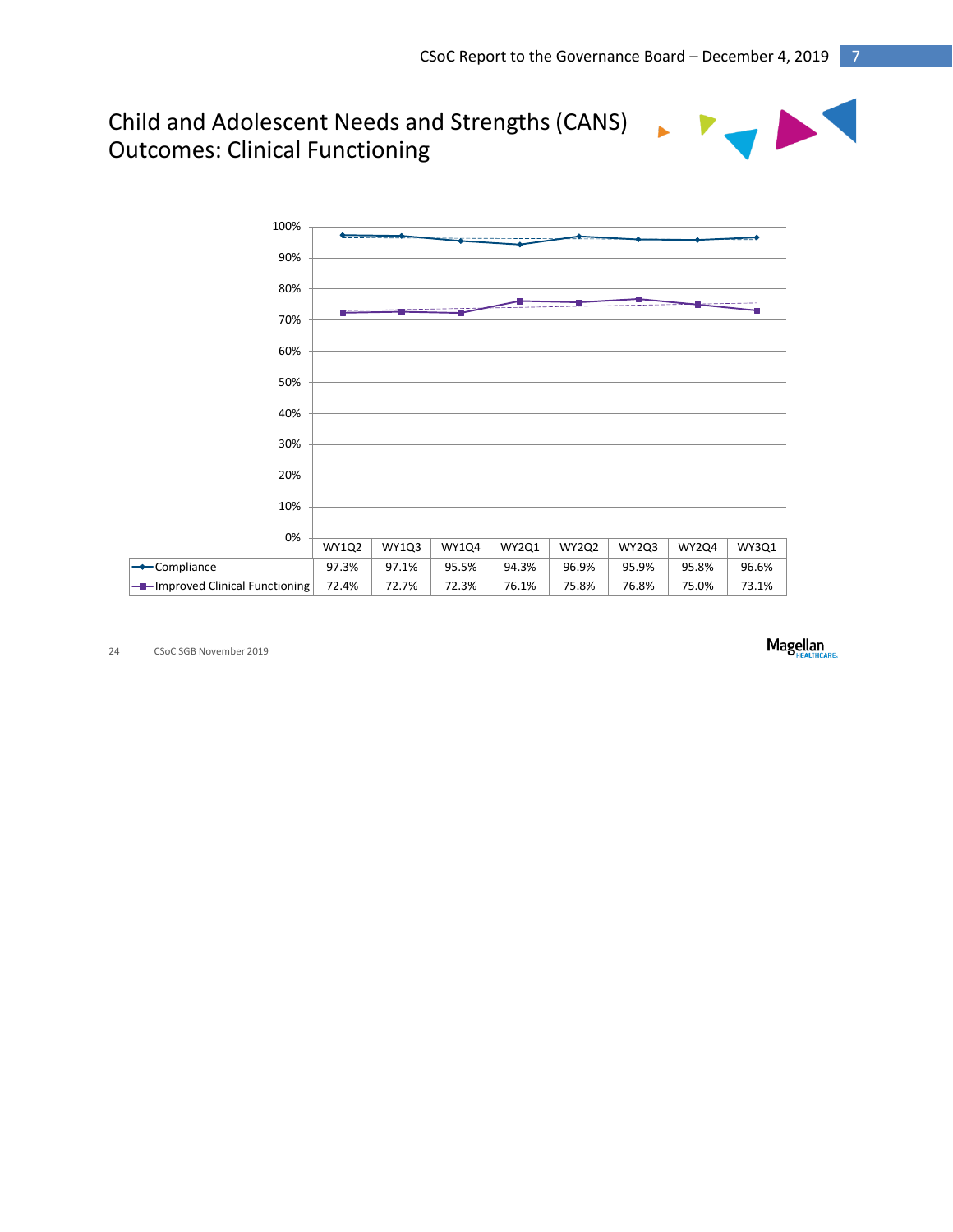## **School Outcomes**

Source: Magellan

The CANS school module, which evaluates school functioning, is regularly applied when children and youth initially enroll in CSoC, then every 180 days after enrollment and at discharge. This offers a more consistent and objective picture of a youth's school functioning over time. The following results were documented:

- 62.72% showed improved school functioning
- 55.50% showed improved school attendance
- 57.06% showed improved school behavior



21 CSoC SGB November 2019

**Magellan** 

## **Youth with an IEP**

Source: Magellan

 A review of the enrollment for this time period indicates that approximately 39.02% of the children/youth enrolled in CSoC had a current IEP meaning that they are receiving special education services in the school system.